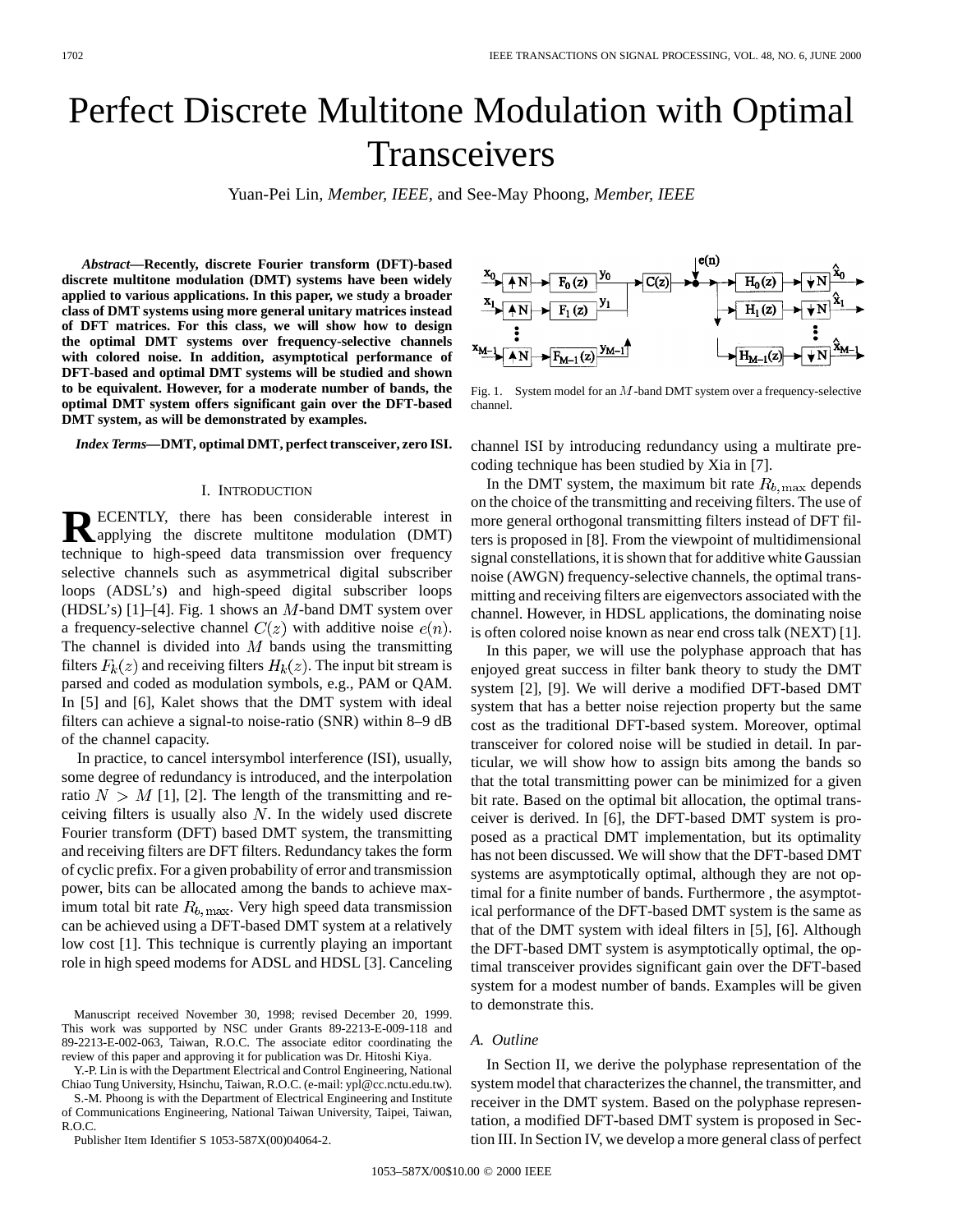DMT systems. For this class, we will derive the optimal DMT system for a given channel in Section V. The asymptotical performance of the optimal DMT and the DFT-based DMT system will be studied in Section VI.

#### *B. Notations*

- 1) Boldfaced lower-case letters are used to represent vectors, and boldfaced upper-case letters are reserved for matrices. The notations  $A<sup>T</sup>$  and  $A<sup>\dagger</sup>$  represent the transpose and transpose-conjugate of  $\boldsymbol{A}$ .
- 2) The function  $\delta(n)$  is defined as

$$
\delta(n) = \begin{cases} 1, & n = 0 \\ 0, & \text{otherwise.} \end{cases}
$$

3) The notation diag( $a_0, a_1, \cdots a_{M-1}$ ) denotes an  $M \times M$ diagonal matrix with diagonal elements  $a_k$ .

#### II. SYSTEM MODEL AND POLYPHASE REPRESENTATION

Consider Fig. 1, where an  $M$ -band DMT system is shown. Usually, the channel is modeled as an LTI filter  $C(z)$  with additive noise  $e(n)$ . Assume that  $C(z)$  is an FIR filter of order L (a reasonable assumption after time domain equalization) and  $e(n)$  is a zero-mean wide sense stationary random process. For a given number of bands  $M$ , the interpolation ratio  $N$  is chosen as  $N = M + L$ . Redundancy is introduced so that the receiver can remove ISI due to  $C(z)$  and decoding can be performed blockwise. As the interpolation ratio  $N \geq M$ , we say that the system is over interpolated. The filters  $F_k(z)$  and  $H_k(z)$ are called transmitting and receiving filters, respectively. In the DMT system,  $F_k(z)$  and  $H_k(z)$  have length  $=N$ . When the outputs  $\hat{x}_k$ ,  $k = 0, 1, \dots M - 1$  are identical to the inputs  $x_k$ ,  $k = 0, 1, \dots M - 1$  in the absence of channel noise, we say that the system is ISI-free or perfect reconstruction (PR).

The transmitting filters  $F_k(z)$  have N coefficients

$$
F_k(z) = \sum_{n=0}^{N-1} f_k(n) z^{-n}.
$$

We can write the  $1 \times M$  transmitting bank as

$$
(F_0(z) \ F_1(z) \cdots F_{M-1}(z))
$$
  
=  $(1 \ z^{-1} \cdots z^{-(N-1)})$ G

where the  $N \times M$  matrix G has  $[G]_{n,k} = f_k(n)$ . The implementation of the transmitter is as shown in Fig. 2. Let the receiving filters be  $H_k(z) = \sum_{n=0}^{N-1} h_k(n) z^n$ . (Noncausal filters are used here for notational convenience;  $N-1$  delays can be added to obtain causal filters.) In a similar manner, we can write the  $M \times 1$  receiving bank as

$$
\begin{pmatrix} H_0(z) \\ H_1(z) \\ \vdots \\ H_{M-1}(z) \end{pmatrix} = \mathbf{S} \begin{pmatrix} 1 \\ z \\ \vdots \\ z^{N-1} \end{pmatrix}
$$



Fig. 2. Polyphase representation of the transmitter and the receiver.

where the  $M \times N$  matrix S has  $[S]_{k,n} = h_k(n)$ . The implementation of the receiver is as shown in Fig. 2. Using polyphase representation, we can decompose the channel as

$$
C(z) = C_0(z^N) + C_1(z^N)z^{-1} + \dots + C_{N-1}(z^N)z^{-N+1}.
$$

It can be shown [9] that the  $N \times N$  system incorporating the delay chain, the channel  $C(z)$ , and the advance chain in Fig. 2 can be redrawn as in Fig. 3. The  $N \times N$  channel matrix  $C(z)$ is defined as

$$
C(z) = \begin{pmatrix} C_0(z) & z^{-1}C_{N-1}(z) & \cdots & z^{-1}C_1(z) \\ C_1(z) & C_0(z) & \cdots & \vdots \\ \vdots & \ddots & \vdots \\ C_{N-1}(z) & C_{N-2}(z) & \cdots & C_0(z) \end{pmatrix}.
$$
 (1)

Matrices in the above form are known as pseudo-circulant matrices, and their properties can be found in [9]. With the assumption that the channel  $C(z)$  is an FIR filter of order L, we can write  $C(z) = c_0 + c_1 z^{-1} + \cdots + c_L z^{-L}$ . The channel matrix  $C(z)$  is pseudo-circulant with the first column given by  $(c_0 \quad c_1 \quad \cdots \quad c_L \quad 0 \quad \cdots \quad 0)^T$ . It can be partitioned as a constant matrix and a transfer matrix with  $z$ 

$$
C(z) = \begin{pmatrix} C_0 & C_1(z) \\ \sqrt{N \times M} & \sqrt{N \times L} \end{pmatrix}
$$
 (2)

where  $C_0$  is a lower triangular Toeplitz matrix given by

$$
C_0 = \begin{pmatrix} c_0 & 0 & \cdots & 0 & & 0 \\ c_1 & c_0 & & \vdots & & 0 \\ \vdots & & \ddots & & \vdots & \\ c_L & c_{L-1} & & & 0 & \\ 0 & c_L & & & 0 & \\ \vdots & \vdots & & \ddots & & \vdots \\ 0 & 0 & & c_L & \cdots & c_0 \\ \vdots & \vdots & & & \ddots & \vdots \\ 0 & 0 & & 0 & \cdots & c_I \end{pmatrix} .
$$
 (3)

## *A. Perfect Reconstruction Condition*

From Fig. 3, we see that the overall transfer function  $T(z)$  of the DMT system is

$$
T(z) = SC(z)G.
$$
 (4)

When  $T(z) = I$ , the DMT system has the ISI-free property.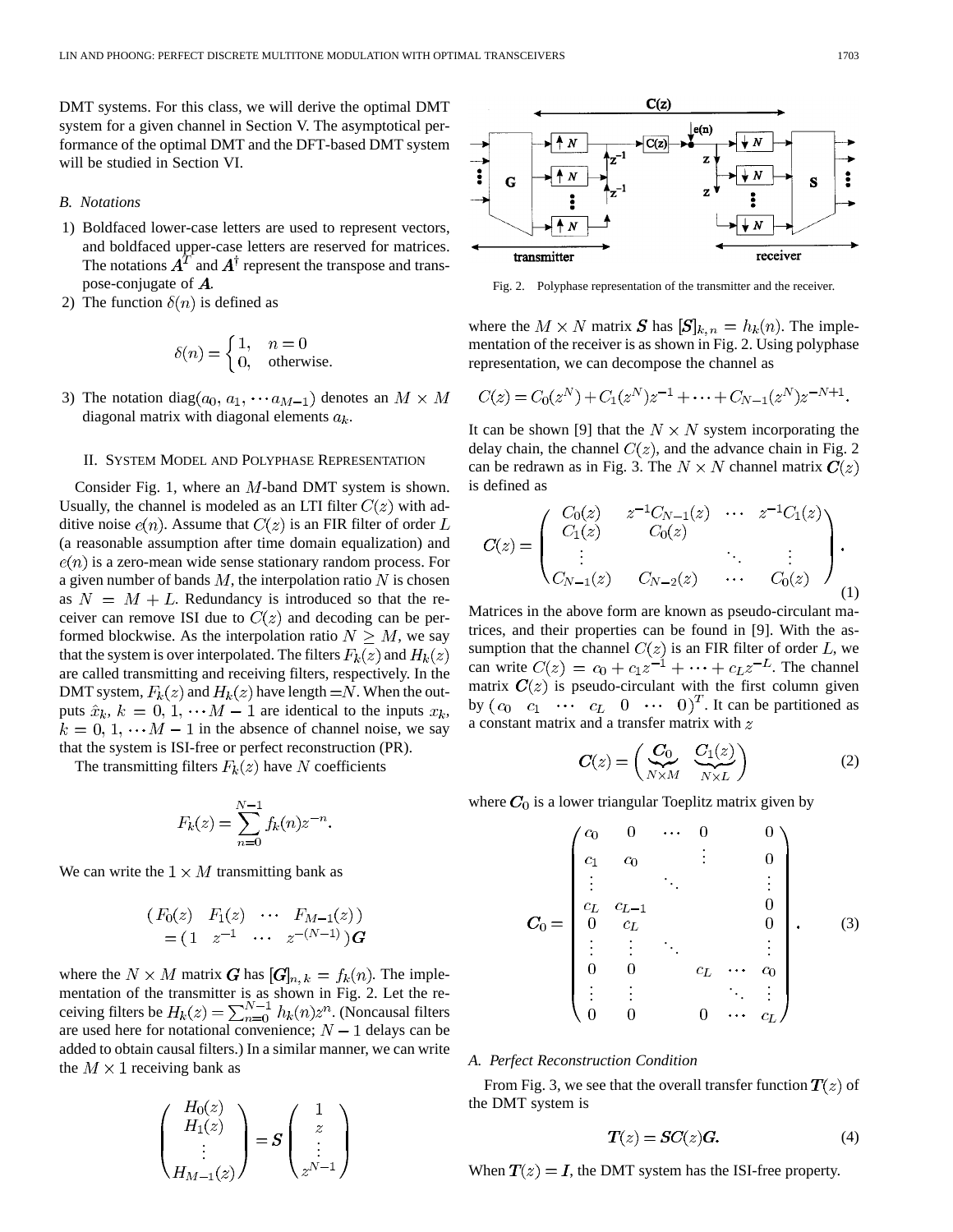

Fig. 3. Polyphase representation of the DMT system.

$$
\longrightarrow T_{kn}(z) \longrightarrow \equiv \longrightarrow \boxed{+N} \rightarrow F_n(z) \longrightarrow C(z) \rightarrow H_k(z) \rightarrow \boxed{N}
$$

Fig. 4. Equivalent multirate system for the transfer function  $T_{kn}(z)$ .

## *B. Interchange of Transmitter and Receiver*

One immediate advantage of the polyphase approach is that it tells us that we can interchange the transmitting and receiving filters and still preserve the PR property. To see this, observe that the matrix  $C(z)$  is Toeplitz. It satisfies

$$
C(z) = J_N C^T(z) J_N \tag{5}
$$

where  $J_N$  is the  $N \times N$  reversal matrix. For example

$$
\boldsymbol{J}_2 = \begin{pmatrix} 0 & 1 \\ 1 & 0 \end{pmatrix}.
$$

Note that  $J_N J_N = I$ . Using this fact and (4) and (5), we can get

$$
\boldsymbol{T}^T(z)=(\boldsymbol{G}^T\boldsymbol{J}_N)\boldsymbol{C}(z)(\boldsymbol{J}_N\boldsymbol{S}^T)
$$

Therefore, if a DMT system with transmitter and receiver pair  $(G, S)$  is perfect, then the DMT system  $(J_N S^T, G^T J_N)$  is also perfect. This implies that we can exchange the transmitting filters  $F_k(z)$  and receiving filters  $H_k(z)$ , and the system is still perfect, even when the channel is a frequency selective one. This result will be used later in Section III.

#### *C. PR Condition on the Transmitting and Receiving Filters*

The polyphase representation allows us to redraw the multirate filter bank in Fig. 1 as the  $M \times M$  LTI system in Fig. 3. Note that  $T_{kn}(z)$  is the transfer function from the *n*th input to the kth output; therefore,  $T_{kn}(z)$  represents the multirate system in Fig. 4. By applying the so-called polyphase identity [9], such an interconnection yields an LTI system, and the transfer function is the zeroth polyphase of  $H_k(z)C(z)F_n(z)$ . Therefore, we have

$$
T_{kn}(z) = (H_k(z)C(z)F_n(z))_{\downarrow N}.
$$

The PR condition can be also be expressed as

$$
(H_k(z)C(z)F_n(z))_{\downarrow N} = \delta(k-n), \quad \text{for } 0 \le k, n \le M-1.
$$

Since  $(H_k(z)C(z)F_n(z))_{\downarrow N} = (F_n(z)C(z)H_k(z))_{\downarrow N}$ , we can interchange the transmitting and receiving filters without affecting the PR property.

#### III. MODIFIED DFT-BASED DMT SYSTEMS

The block diagram of the DFT-based DMT system is shown in Fig. 5. The transmitter performs two operations: computing



Fig. 5. M-band DFT-based DMT system.

the  $M$ -point inverse DFT of each input block and adding cyclic prefix of length  $L$  [10]. This is equivalent to choosing the interpolation ratio  $N$  as

$$
N = M + L.
$$

In general, the length of the prefix  $L$  is smaller than  $M$ . The redundancy allows the receiver to remove ISI, and the overall system is perfect. The receiver consists of an  $M$ -point DFT matrix and M scalars  $1/C_k$  for  $k = 0, 1, \dots, M - 1$ , where  $C_k$ are the  $M$ -point DFT of the channel impulse response [10]. It has the great advantage that the whole system is almost channel independent, except for the M scalars  $1/C_k$ .

With cyclic prefix added, the transmitter is given by

$$
\boldsymbol{G} = \begin{pmatrix} \boldsymbol{W}_1^\dagger \\ \boldsymbol{W}^\dagger \end{pmatrix}
$$

where **W** is the  $M \times M$  unitary DFT matrix with

$$
[W]_{kn} = \frac{1}{\sqrt{M}} e^{-j(2\pi/M)kn} \qquad \text{for } 0 \le k, n \le M - 1 \quad (6)
$$

and  $W_1$  is the  $M \times L$  submatrix of W that contains the last L columns of W (assuming  $L < M$ ). The receiver is

$$
S = \Gamma^{-1} (0 \quad W) \tag{7}
$$

where  $\Gamma$  is the  $M \times M$  diagonal matrix  $diag(C_0, C_1, \cdots, C_{M-1})$ . The transmitting and receiving filters are, respectively

$$
F_k(z) = W^{(L-M)k} \sum_{n=0}^{N-1} W^{-nk} z^{-n},
$$
  
\n
$$
H_k(z) = \frac{1}{C_k} z^L \sum_{n=0}^{M-1} W^{nk} z^n,
$$
 where  $W = e^{-j(2\pi/M)}$ .

The receiving filters are DFT filters of length  $M$ , and hence, the frequency responses will have a main lobe of width  $2\pi/M$ .

Now, if we exchange the transmitter and the receiver (with slight modifications), we get the modified DFT-based DMT system [15],

$$
\boldsymbol{G} = \left(\begin{array}{c} \boldsymbol{W}^{\dagger} \\ \boldsymbol{0} \end{array}\right), \quad \boldsymbol{S} = \boldsymbol{\varGamma}^{-1}[\boldsymbol{W}\boldsymbol{W}_0]
$$

where  $W_0$  is the  $M \times L$  submatrix of W that contains the first  $L$  columns of  $W$ . The transmitting and receiving filters are now

$$
F_k(z) = \sum_{n=0}^{M-1} W^{-nk} z^{-n}, \quad H_k(z) = \frac{1}{C_k} \sum_{n=0}^{N-1} W^{nk} z^n.
$$

The modified system has the same complexity as the conventional case. However, the new receiving filters are DFT filters with length N instead of  $M$  in the conventional case. This allows the new system to enjoy additional advantages. First, the new receiving filters have a narrower bandwidth  $2\pi/N$ . Fig. 6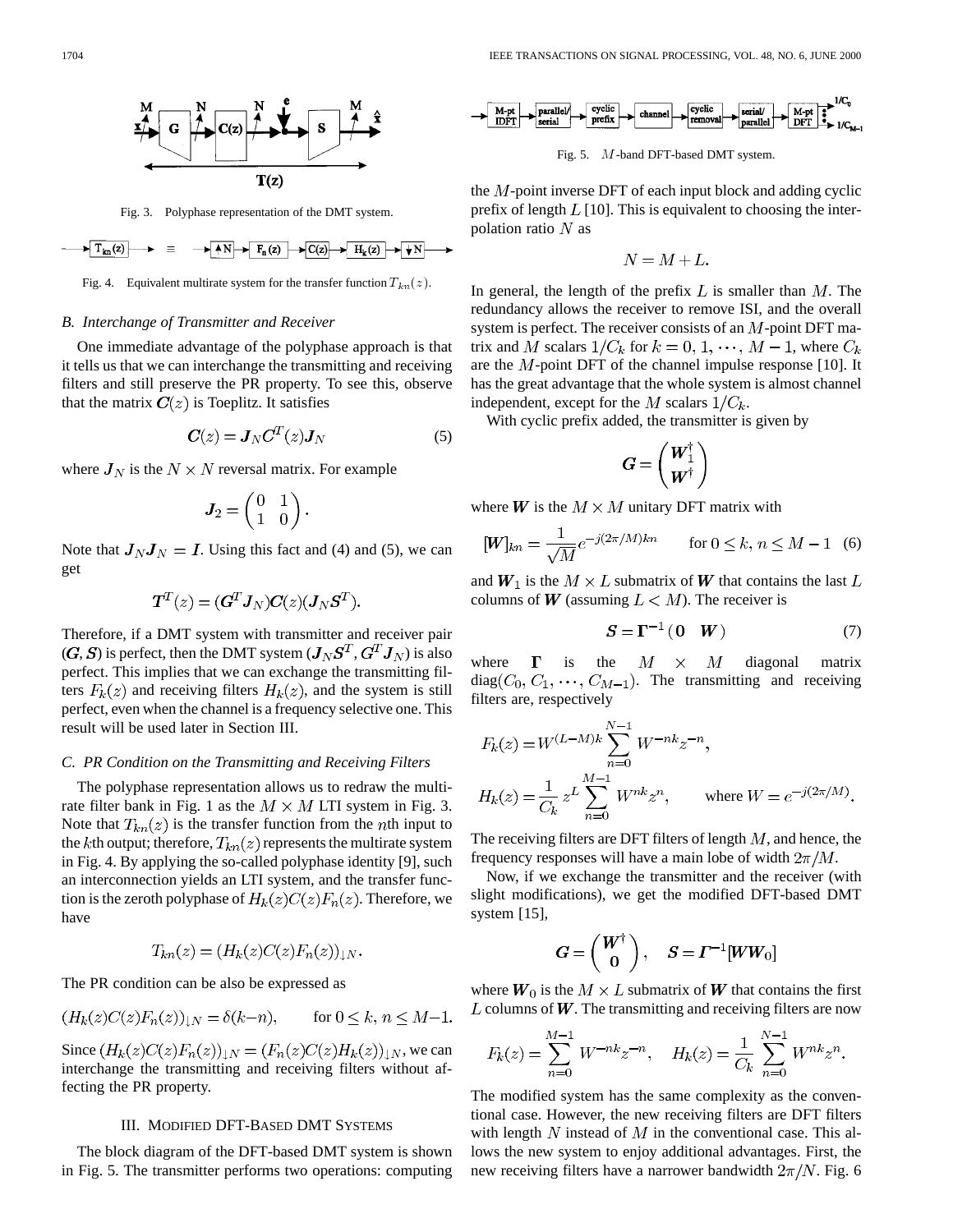

Fig. 6. Magnitude responses of the first receiving filters in the conventional DFT-based DMT system and the modified system for  $L = 32$  and  $M = 256$ . (frequency normalized by  $2\pi$ ).

gives a comparison of the conventional and new receiving filters for the same transmitting power. Only the first receiving filters of these two systems are shown as the other receiving filters are shifted versions of the first filter. The narrower main lobe in the modified case gives a better performance in rejecting out-of-band noise [4]. Moreover, the new receiving filters have longer length. The channel noise will be averaged over a longer block, and the effect of impulsive noise will be reduced.

Note that although the proposed scheme has potential advantage when the channel noise is narrowband or impulsive, its performance is not necessarily better in all types of channel environments. We can always find a channel environment where the conventional system performs as well or better.

## IV. GENERALIZED PERFECT DMT SYSTEMS

The transmitter of the modified DFT system can be viewed as the coding of the input block of size  $M$  using DFT vectors plus the padding of  $L$  zeros. The signal in the  $k$ th band is transmitted using the  $k$ th DFT vector. We can generalize the system by using the more general orthogonal vectors for transmission instead of DFT vectors. The transmitter becomes a general unitary matrix followed by the padding of  $L$  zeros, i.e.,

$$
\boldsymbol{G} = \begin{pmatrix} G_0 \\ 0 \end{pmatrix} \tag{8}
$$

where  $G_0$  is an arbitrary  $M \times M$  unitary matrix. As the channel has order  $L$ , there will not be any interblock interference (IBI) due to a nonideal channel. With the partition of the channel matrix  $\mathbf{C}(z)$  in (2), it follows that

$$
\boldsymbol{C}(z)\boldsymbol{G}=\boldsymbol{C}_0\boldsymbol{G}_0
$$

where  $C_0$  is as defined in (3). Now, the condition for perfect reconstruction becomes

$$
SC_0G_0 = I. \tag{9}
$$

This means that  $S$  should be a left inverse of the constant matrix  $C_0$  $G_0$ . Using singular value decomposition (SVD), we can decompose  $C_0$  as

$$
C_0 = \underbrace{[U_0 U_1]}_{U} \left(\begin{array}{c} \Lambda \\ 0 \end{array}\right)_{N \times M} V^T = U_0 \Lambda V^T \tag{10}
$$



Fig. 7. Block diagram of the general receiver solution.

where U and V are, respectively,  $N \times N$  and  $M \times M$  unitary matrices. The column vectors of U are the eigenvectors of  $C_0C_0^T$ , and the column vectors of V are the eigenvectors of  $C_0^T C_0$ . The matrix  $\Lambda$  is diagonal

$$
\Lambda = \text{diag}(\lambda_0, \lambda_1, \cdots, \lambda_{M-1}).
$$
 (11)

The diagonal elements  $\lambda_k$  are the singular values of  $C_0$ , which are positive as  $C_0$  has full rank. Therefore,  $\Lambda^{-1}$  exists. The SVD of  $C_0$  immediately gives us one possible choice of  $S$  such that the PR condition in (9) is satisfied

$$
\mathbf{S} = \mathbf{G}_0^T \mathbf{V} \mathbf{\Lambda}^{-1} \mathbf{U}_0^T. \tag{12}
$$

However, the above equation gives only one possible solution. To obtain all solutions, we note that the PR condition in (9) only requires that **S** be a left inverse of  $C_0G_0$ . As  $C_0G_0$  is of dimension  $N \times M$ , the receiver S is not unique. In fact, we can choose

$$
S = G_0^T V \Lambda^{-1} \begin{pmatrix} I & A \end{pmatrix} \begin{pmatrix} U_0^I \\ U_1^T \end{pmatrix} \tag{13}
$$

where **A** is an arbitrary  $M \times L$  matrix. The flexibility of **A** can be exploited to improve the frequency selectivity of the receiving filters [11] or to minimize the total output noise power. The discussion of the later is given next.

## *A. MMSE Receiver*

When the DMT system is perfect, the output noise  $\hat{e} = \hat{x} - x$ comes entirely from the channel noise  $e$ . We define the average output noise power  $\mathcal E$  as  $\mathcal E = (1/M)E(\hat e^T \hat e)$ . To analyze the output noise, we draw in Fig. 7 the general receiver  $S$  in (13)

$$
e' = U_0^T e, \quad \text{and} \quad n = U_1^T e \tag{14}
$$

$$
v = e' + A\mathbf{n} \tag{15}
$$

$$
q = \Lambda^{-1} v \tag{16}
$$

$$
\dot{\mathbf{e}} = \mathbf{G}_0^T \mathbf{V} \mathbf{q}.\tag{17}
$$

Observe that the last part  $G_0^T V$  is a unitary matrix and that unitary matrices preserve input energy; therefore,  $E(\hat{\boldsymbol{e}}^T \hat{\boldsymbol{e}})$  =  $E(\boldsymbol{q}^T\boldsymbol{q})$ . As  $\boldsymbol{\Lambda}^{-1}$  is a diagonal matrix with positive diagonal elements,  $E(q^Tq)$  is minimized if  $\sigma_{v_k}^2$  is minimized for each k. However,  $v_k$  is related to the vectors  $e'$  and  $n$  by

$$
v_k = [\bm{e}']_k + \bm{a}_k^T\bm{n}
$$

where  $\left[\mathbf{e}'\right]_k$  denotes the kth element of  $\mathbf{e}'$ , and  $\mathbf{a}_k^T$  is the kth row of A. Now, the minimization of  $\sigma_{v_i}^2$  for each k can be considered as a linear estimation problem;  $a_k$  should be the optimal predictor of  $e'_{k}$  given the observation vector **n**. By the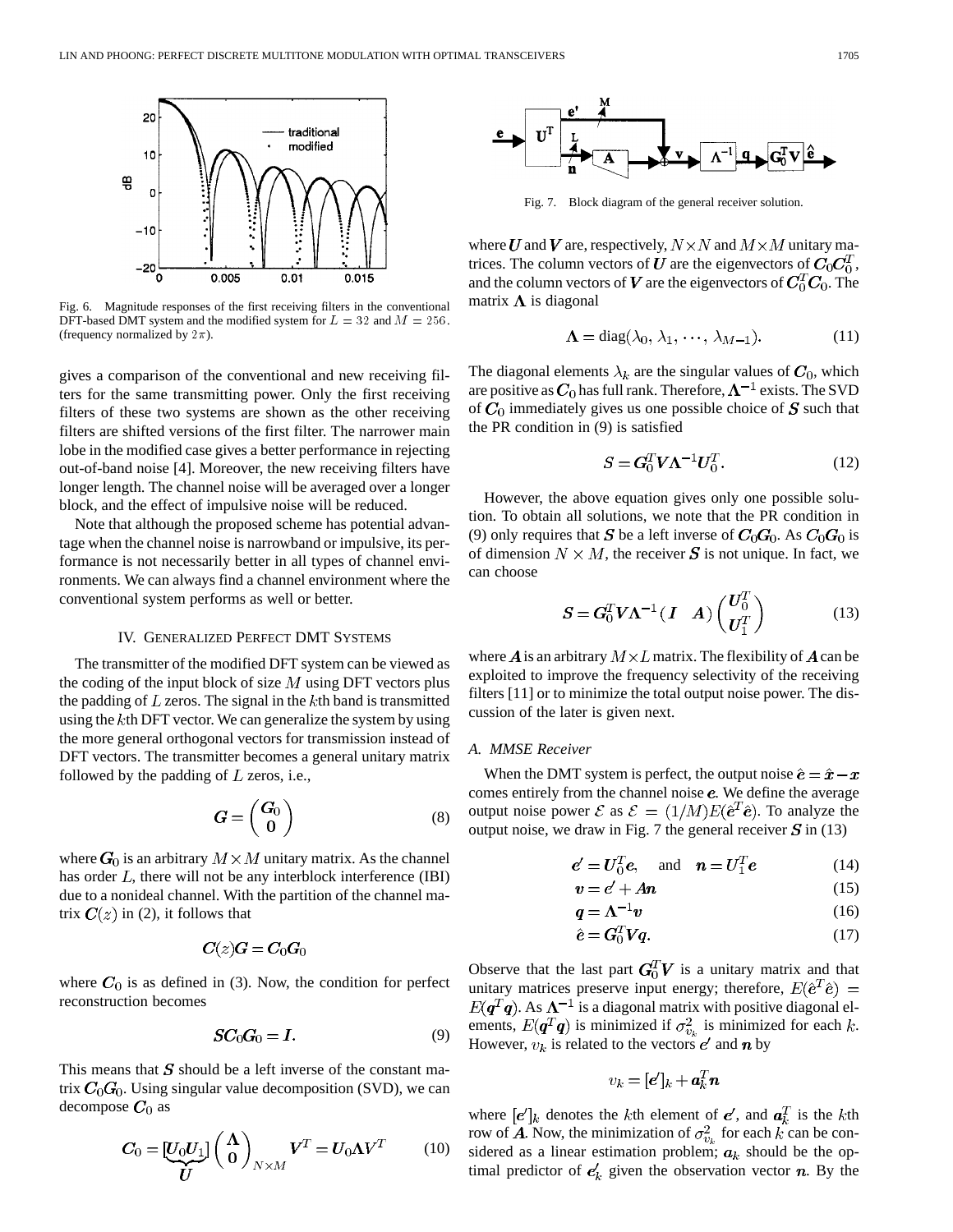

Fig. 8. Plot of the ratio of the average noise power for the MMSE receiver over the average noise power for the receiver in (12) for the channel  $1 + \rho z^{-1}$ .

orthogonality principle, the optimal choice of  $\boldsymbol{A}$  is given by  $\mathbf{A} = -E(e^t \mathbf{n}^T)(E(\mathbf{n}\mathbf{n}^T))^{-1}$ . Using (14), we have

$$
\boldsymbol{A} = -\boldsymbol{U}_0^T \boldsymbol{R}_N \boldsymbol{U}_1 (\boldsymbol{U}_1^T \boldsymbol{R}_N \boldsymbol{U}_1)^{-1}
$$

where  $\mathbf{R}_N = E(\mathbf{e}e^T)$  is the  $N \times N$  autocorrelation matrix of  $\mathbf{e}$ . The optimal solution of  $\vec{A}$  is zero if  $e'$  and  $\vec{n}$  are uncorrelated. One case where this happens is when the channel noise  $e(n)$  is white. The noise vector *e* has autocorrelation matrix  $\mathbf{R}_N = \sigma_e^2 \mathbf{I}$ and after the unitary transformation  $U^T$ , the vectors  $e'$  and  $n$  are uncorrelated.

*Example 1:* Let the channel be  $C(z) = 1 + \rho z^{-1}$  with a NEXT noise source [1]. As  $\rho$  changes from  $-1$  to 1, the channel changes from a lowpass filter to a highpass filter. Using  $\rho$  as a parameter, we can observe the gain of using the MMSE receiver in different channel environments. For the same transmitter  $G_0 = V$ , we compute the average output noise power  $\mathcal E$  when the receiver is as in (13) and the average output noise power  $\mathcal{E}_{mmse}$  when MMSE receiver is used. Fig. 8 shows the ratio  $\mathcal{E}_{mmse}/\mathcal{E}$  as a function of the parameter  $\rho$ .

#### *B. Minimum-Redundancy DMT Systems*

In the generalization of  $(8)$ , each input block of size M is passed through a unitary transformation, and then,  $L$  zeros are appended to each block. As the channel has order  $L$ , there is no block overlapping. The receiver can easily perform blockwise decoding as there is no interblock interference (IBI). However zero padding introduces redundancy and equalization is done at the expense of a data rate loss of  $L/(M+L)$ . The question that arises is the following: Is it possible to reduce the amount of zero padding without introducing IBI? The answer is in the affirmative. With minor conditions on the channel  $c(n)$ , the number of padding zeros can be halved. In particular, the minimum number of padding zeros is  $[L/2]$ , where the function  $[a]$  denotes the smallest integer that is greater than or equal to the number  $a$ .

Observe that to make successive block decoding independent, the receiver requires at least  $M$  samples that are not contaminated by IBI from adjacent blocks. Suppose the number of padding zeros is  $\ell < L$  and that the output block of the transmitter has size  $M + \ell$ . After passing through the channel, the information of each input block spreads over  $M + L$  samples, and the information spills over to the next block by  $L - \ell$  samples. Therefore, the first  $L - \ell$  samples of each size  $M + \ell$  block contain information from the previous block. The number of samples that contains no IBI available to the receiver is  $(M + \ell)$  –  $(L - \ell) = M + (2\ell - L)$ . Therefore, we need  $2\ell - L \geq 0$ or  $\ell_{\min} = [L/2]$ . Suppose L is even and  $\ell = L/2$ . Then, the IBI-free samples are the last  $M$  samples of each block. For the transmitter input block x, the receiver gets  $C_0G_0x$ , where  $C_0$ is as defined in (3). Therefore, the clean samples are  $C_{10}G_0x$ , where  $C_{10}$  is the bottom  $M \times M$  submatrix of  $C_0$ . That is

$$
\pmb{C}_{10}=\left(\begin{array}{cccccc} c_{L/2} & \cdots & c_{0} & 0 & \cdots & & 0 \\ \vdots & \ddots & & \ddots & & \\ c_{L} & & c_{L/2} & & & \\ 0 & \ddots & & \ddots & \ddots & 0 \\ \vdots & & & & c_{0} & \\ \vdots & & & & \ddots & \vdots \\ 0 & & & 0 & c_{L} & \cdots & c_{L/2} \end{array}\right)_{M\times M}
$$

As long as  $C_{10}$  is nonsingular, we can invert  $C_{10}G_0$  to recover  $\pmb{x}.$ 

## V. OPTIMAL TRANSCEIVERS

We first derive the bit allocation formula for the generalized DMT system such that the transmitting power can be minimized for a given bit rate and a probability of symbol error. Then, we show how to design the optimal transceiver for arbitrary colored noise.

## *A. Bit Allocation*

Let the number of bits allocated for the kth band be  $b_k$ ; then, the average number of bits per symbol is  $b = (1/M) \sum_{k=0}^{M-1} b_k$ . To account for the bit rate reduction due to zero padding, the average bit rate  $R_b$  is

$$
R_b = \frac{M}{N} b = \frac{1}{N} \sum_{k=0}^{M-1} b_k.
$$

The input power of the kth band is  $\sigma_{x_k}^2$ , which is also the output signal power of the  $k$ th band at the receiver end due to the  $PR$ property. Suppose the output noise power of the kth band is  $\hat{\sigma}_{e_k}^2$ . For a given probability of error  $P_e$ , most modulation systems under high bit rate assumption satisfy

$$
\sigma_{x_k}^2 = c 2^{2b_k} \hat{\sigma}_{e_k}^2 \tag{18}
$$

where the constant c depends on  $P_e$ . For example, in the case of PAM, the probability of error  $P_e$  is related to signal power  $\sigma_{x_k}^2$ and noise power  $\hat{\sigma}_{e_k}^2$  by

$$
P_e = 2(1 - 2^{-b_k})Q\left(\sqrt{\frac{3\sigma_{x_k}^2}{(2^{2b_k} - 1)\hat{\sigma}_{e_k}^2}}\right)
$$

where

$$
Q(y) = \frac{1}{\sqrt{2\pi}} \int_{y}^{\infty} e^{-t^2/2} dt, \qquad y \ge 0
$$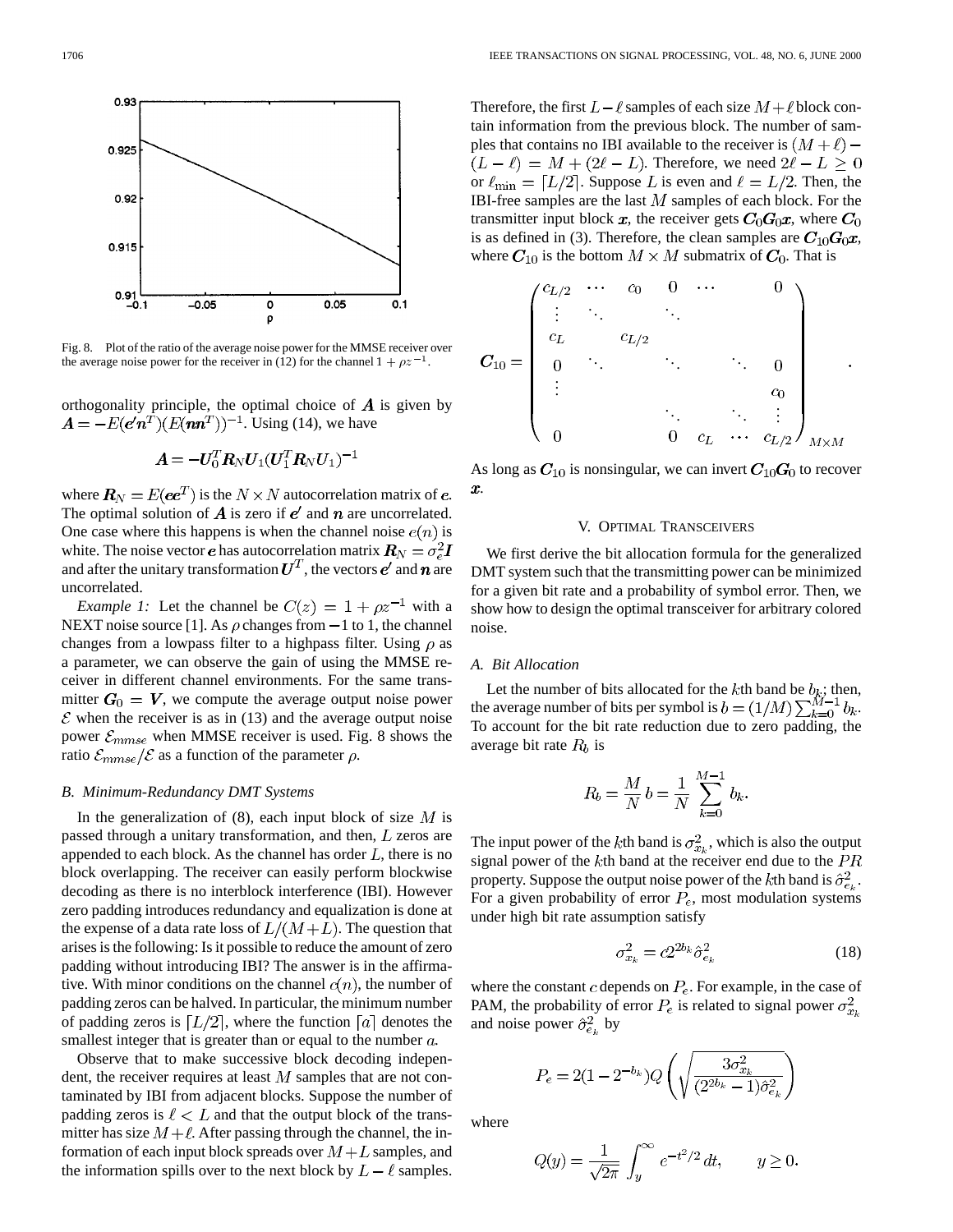Under high bit rate assumption, we have  $2^{b_k} - 1 \approx 2^{b_k}$ . This approximation leads to  $(18)$  where c is given by  $c = 1/3(Q^{-1}(P_e/2))^2$ .

Define  $P(R_b, P_e, M)$  as the transmission power needed in an M-band DMT system for a given bit rate  $R_b$  and probability of error  $P_e$ . As the unitary transformation  $G_0$  preserves energy, the average transmission power is

$$
\mathcal{P}(R_b, P_e, M) = \frac{1}{M} \sum_{k=0}^{M-1} \sigma_{x_k}^2.
$$

Applying the arithmetic mean (AM) over geometric mean (GM) inequality to the above equation and using (18), we have

$$
\mathcal{P}(R_b, P_e, M) \ge \left(\prod_{k=0}^{M-1} \sigma_{x_k}^2\right)^{1/M}
$$

$$
= c2^{2R_b(N/M)} \left(\prod_{k=0}^{M-1} \hat{\sigma}_{e_k}^2\right)^{1/M}.
$$
 (19)

The equality holds if and only if the bits are optimally allocated according to

$$
b_k = b - \log_2 \hat{\sigma}_{e_k} + \frac{1}{M} \log_2 \prod_{k=0}^{M-1} \hat{\sigma}_{e_k}.
$$
 (20)

Let us define the coding gain of bit allocation  $\mathcal{CG}$  as

$$
CG = \frac{\mathcal{P}_{direct}(R_b, P_e, M)}{\mathcal{P}(R_b, P_e, M)}
$$

where  $P_{direct}(R_b, P_e, M)$  is the power needed when there is no bit allocation. Without bit allocation, we have  $b_k = b$ , for  $k = 0, 1, \cdots M - 1$ ; therefore

$$
\mathcal{P}_{direct}(R_b, P_e, M) = c2^{2R_b(N/M)} \frac{1}{M} \sum_{k=0}^{M-1} \hat{\sigma}_{e_k}^2.
$$
 (21)

Using (19), the coding gain of bit allocation is

$$
C\mathcal{G} = \frac{\frac{1}{M} \sum_{k=0}^{M-1} \hat{\sigma}_{e_k}^2}{\left(\prod_{k=0}^{M-1} \hat{\sigma}_{e_k}^2\right)^{1/M}} \ge 1.
$$
 (22)

The above inequality follows from the  $AM$  over  $GM$  inequality. The coding gain is the  $AM$  over the  $GM$  of the output noise variances  $\hat{\sigma}_{e_k}^2$ . Note that this ratio depends on the choice of unitary transformation  $G_0$  of the transmitter. In the next subsection, we show how to design  $G_0$  so that the coding gain can be maximized.

#### *B. Design of Optimal Transceivers*

Fig. 9 shows the individual parts of the receiver  $\boldsymbol{S}$  in (12). We see the last part of the receiver is the unitary matrix . Let us call it  $Q$ . As  $Q$  preserves input energy, we have , which is a quantity independent of  $G$ . The maximization of coding gain in (22) becomes the

$$
\overset{\mathbf{e}}{\longrightarrow} \boxed{\mathbf{U}_{0}^{\mathrm{T}} \mid \mathbf{e}^{\mathrm{r}} \longrightarrow \Lambda^{-1} \mid \widetilde{\mathbf{e}} \longrightarrow \boxed{\mathbf{G}_{0}^{\mathrm{T}} \mathbf{V} \mid \hat{\mathbf{e}}}
$$

Fig. 9. Receiver block diagram for the derivation of the optimal DMT system.

problem of minimizing the product  $\prod_{k=0}^{M-1} \hat{\sigma}_{e_k}^2$ . Let  $\hat{R}$  be the autocorrelation matrix of  $\hat{e}$ ; then,  $\hat{\sigma}^2_{e}$  are the diagonal entries of R, and  $\prod_{k=0}^{M-1} \hat{\sigma}_{e_k}^2 = \prod_{k=0}^{M-1} [R]_{kk}$ . The matrix R is related to  $\mathbf{R}$ , which is the autocorrelation function of  $\tilde{\mathbf{e}}$ , by

$$
\hat{\mathbf{R}} = \mathbf{Q}\tilde{\mathbf{R}}\mathbf{Q}^T. \tag{23}
$$

Using the Hadamard inequality for positive definite matrices [17], we have

$$
\prod_{k=0}^{M-1} \hat{\sigma}_{e_k}^2 = \prod_{k=0}^{M-1} [\hat{R}]_{kk} \geq \det \hat{R} = \det \tilde{R}
$$

which is a fixed quantity independent of  $Q$ . The equality holds if and only if the matrix  $\vec{R}$  is diagonal (see, e.g., [9]). Therefore, the optimal  $Q$  is the unitary matrix  $Q_0$  that decorrelates  $\tilde{e}$ . In this case,  $\prod_{k=0}^{M-1} \hat{\sigma}_{e_k}^2$  is minimized and is equal to det R. The minimum power required in the optimal DMT system is

$$
\mathcal{P}_{opt}(R_b, P_e, M) = c2^{2R_b N/M} (\det \tilde{\bm{R}})^{1/M}.
$$
 (24)

Comparing  $\mathcal{P}_{opt}(R_b, P_e, M)$  and  $\mathcal{P}_{direct}(R_b, P_e, M)$  in (21), we obtain the coding gain

$$
\mathcal{CG} = \frac{\displaystyle\frac{1}{M} \text{trace}(\tilde{\bm{R}})}{(\det \, \tilde{\bm{R}})^{1/M}}.
$$

Note that this is the coding gain formula for the optimal transform coder when the input random vector has autocorrelation matrix  $\vec{R}$ . The optimal DMT is given by

$$
G = \begin{pmatrix} VQ_0^T \\ 0 \end{pmatrix}, \quad S = Q_0 \Lambda^{-1} U_0^T. \tag{25}
$$

Note that the receiver can be replaced by the MMSE receiver corresponding to the above choice of  $G$  as derived in the previous section to further minimize the average output noise power.

*AWGN Channels:* When the channel noise is a white process, the autocorrelation matrix  $\boldsymbol{R}_N = \sigma_e^2 \boldsymbol{I}$  is a diagonal matrix, and so is  $\tilde{R}$ . The noise vector  $\tilde{e}$  is already uncorrelated; therefore,  $Q = I$ . The optimal transmitter  $G_0$  is simply  $G_0 = V$ , and the receiver is  $S = U_0^T$ . (This optimal solution in this case is consistent with what Kasturia *et al.* have obtained for AWGN channels from the viewpoint of multidimensional signal constellations.) We call this design of DMT system AWGN-optimal as it is optimal for AWGN noise. The coding gain is

$$
C\mathcal{G}_{\max} = \frac{\frac{1}{M} \sum_{k=0}^{M-1} 1/\lambda_k^2}{\left(\prod_{k=0}^{M-1} 1/\lambda_k^2\right)^{1/M}}
$$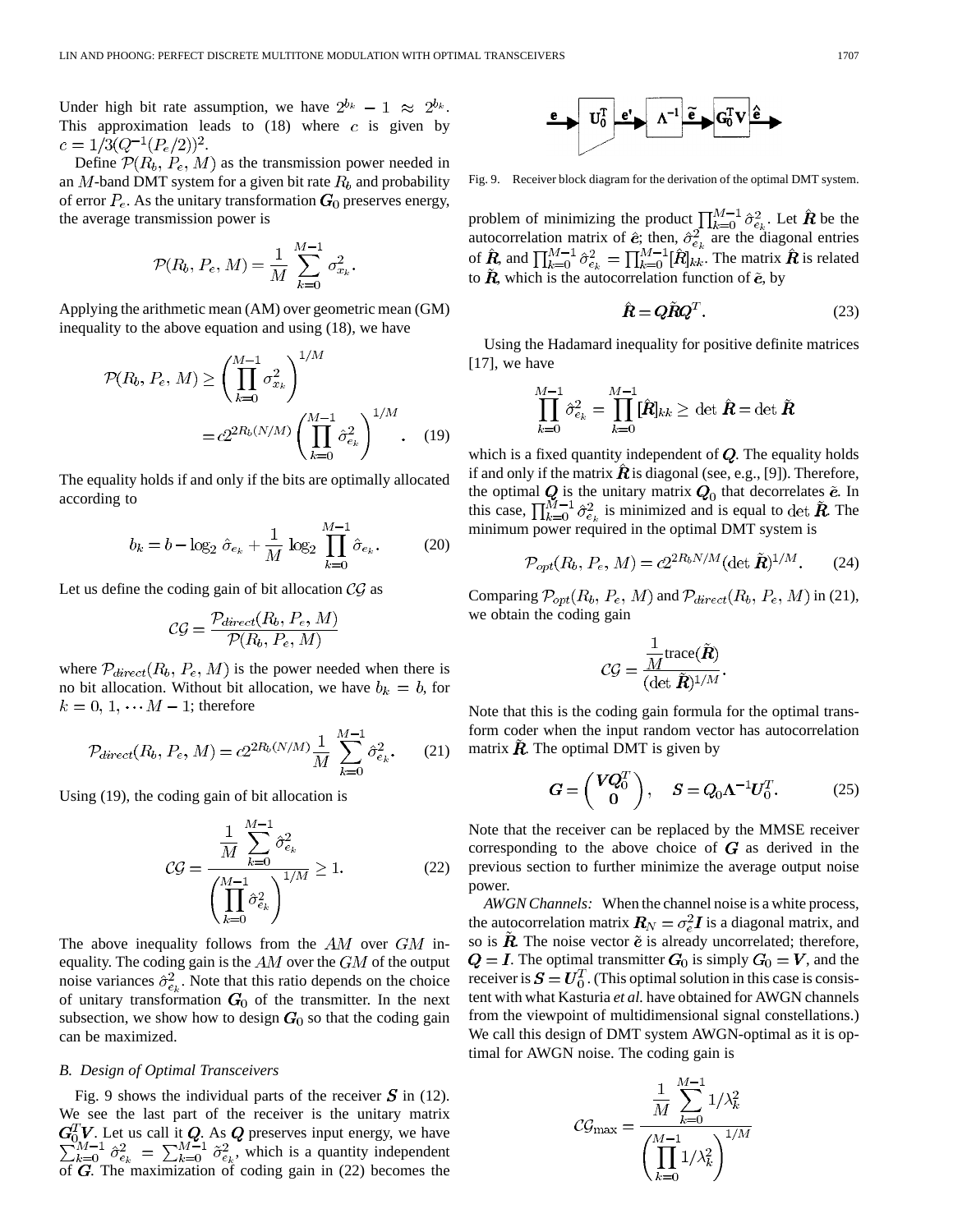

Fig. 10. Comparison of coding gains for different DMT systems.

where  $\lambda_k$  are the diagonal entries of the diagonal matrix  $\Lambda$  given in (11).

*Example 2:* Let the channel be  $C(z) = 1 + 0.5z^{-1}$  with a NEXT noise source. For the same probability of error and same bit rate, Fig. 10 shows the coding gain for different DMT systems:

- 1) coding gain  $\mathcal{CG}_{\text{AWGN-opt}}$  for AWGN-optimal DMT, i.e., the system with transmitter  $G_0 = V$  and receiver  $S =$  $U_0\Lambda^{-1};$
- 2) coding gain  $\mathcal{CG}_{opt}$  for the optimal DMT in (25);
- 3) coding gain  $\mathcal{CG}_{mmse}$  for the DMT with AWGN-optimal transmitter  $G_0 = V$  and a corresponding MMSE receiver;
- 4) coding gain  $\mathcal{CG}_{opt,mmse}$  for the DMT with the optimal transmitter design in (25) and a corresponding MMSE receiver.

*Optimal DMT Systems with Ideal Filters:* In the DMT systems that we have discussed so far, the transmitting and receiving filters have length  $N$ . The transmitter  $G$  and receiver  $S$  are constant matrices. If we allow the DMT system to have longer filters, we gain extra design flexibility. For example, it can be shown that it is possible to obtain perfect reconstruction DMT transceiver without introducing redundancy to the system if ideal filters can be used [11]. In this case the transmitter and the receiver are  $M \times M$  transfer matrices  $\mathbf{G}(e^{j\omega})$  and  $\mathbf{S}(e^{j\omega})$ . The channel matrix  $C(e^{j\omega})$  is  $M \times M$  and pseudo-circulant. Suppose the transmitter  $G(e^{j\omega})$  is orthonormal, i.e.,  $G(e^{j\omega})$  is unitary for all  $\omega$  ([9, ch. 6]). When the channel  $C(z)$  has no zeros on the unit circle, it can be verified that the channel matrix  $C(e^{j\omega})$  is nonsingular. In this case, if we choose

$$
S(e^{j\omega}) = G^{\dagger}(e^{j\omega})C^{-1}(e^{j\omega})
$$

then the DMT system is perfect. We can verify that the receiving filters have the form  $H_k(e^{j\omega}) = F_k^*(e^{j\omega})/C(e^{j\omega})$ . Using a procedure similar to that in Section V-A, it can be further verified that under optimal bit allocation, the transmitting power is

$$
P_{ideal} = c2^{2R_b(N/M)}E_0
$$

where

$$
E_0 = \left(\prod_{k=0}^{M-1} \int_{-\pi}^{\pi} |F_k(e^{j\omega})|^2 \frac{S_{ee}(e^{j\omega})}{|C(e^{j\omega})|^2} \frac{d\omega}{2\pi}\right)^{1/M}
$$

where  $S_{ee}(e^{j\omega})$  is the power spectral density of the channel noise  $e(n)$  in Fig. 1. The design of the optimal DMT system for minimizing transmission power becomes the problem of designing orthonormal filters  $F_k(e^{j\omega})$  such that  $E_0$  is minimized. This problem is the same as designing optimal orthonormal filters for maximizing coding gain in filter bank theory [12]. The filters  $F_k(e^{j\omega})$  should be the optimal orthonormal filters for the power spectrum  $S_{ee}(e^{j\omega})/|C(e^{j\omega})|^2$ .

# VI. ASYMPTOTICAL OPTIMALITY OF DFT-BASED DMT **SYSTEMS**

Although the DFT-based DMT systems are not optimal in general, they are asymptotically optimal, regardless of the type of channel noise. The performance of the DFT-based DMT systems approaches that of optimal DMT systems as the number of bands  $M$  increases. In particular, for a given error probability and bit rate, the power required in DFT-based DMT system approaches that required in the optimal system when  $M$  is sufficiently large.

Let  $R_k$  be the  $k \times k$  autocorrelation function of the noise process  $e(n)$ . Using  $\mathbf{R}' = \mathbf{U}_0^T \mathbf{R}_N \mathbf{U}_0$  and  $\tilde{\mathbf{R}} = \mathbf{\Lambda}^{-1} \mathbf{R}' \mathbf{\Lambda}^{-1}$ , we can rewrite the transmission power in (24) as

$$
\mathcal{P}_{opt}(R_b, P_e, M) = c2^{2R_b N/M} \frac{(\det(U_0^T R_N U_0))^{1/M}}{\left(\prod_{k=0}^{M-1} \lambda_k^2\right)^{1/M}}
$$
(26)

under optimal bit allocation. For the DFT-based system, the receiver is as given in (7) so that the minimum power under optimal bit allocation is

$$
\mathcal{P}_{\text{DFT}}(R_b, P_e, M) = c2^{2R_bN/M} \frac{\left(\prod_{k=0}^{M-1} [\boldsymbol{W} \boldsymbol{R}_M \boldsymbol{W}^\dagger]_{kk}\right)^{1/M}}{\left(\prod_{k=0}^{M-1} |C_k|^2\right)^{1/M}}
$$
\n(27)

where W is the  $M \times M$  DFT matrix, and  $C_k$  is the M-point DFT of the channel impulse response.

Using the distribution of eigenvalues for Toeplitz matrices [13], we can show that (see Appendix A)

$$
\lim_{M \to \infty} \left( \prod_{k=0}^{M-1} \lambda_k^2 \right)^{1/M} = \lim_{M \to \infty} \left( \prod_{k=0}^{M-1} |C_k|^2 \right)^{1/M}
$$

$$
= \exp \left( \int_{-\pi}^{\pi} \ln |C(e^{j\omega})|^2 \frac{d\omega}{2\pi} \right). (28)
$$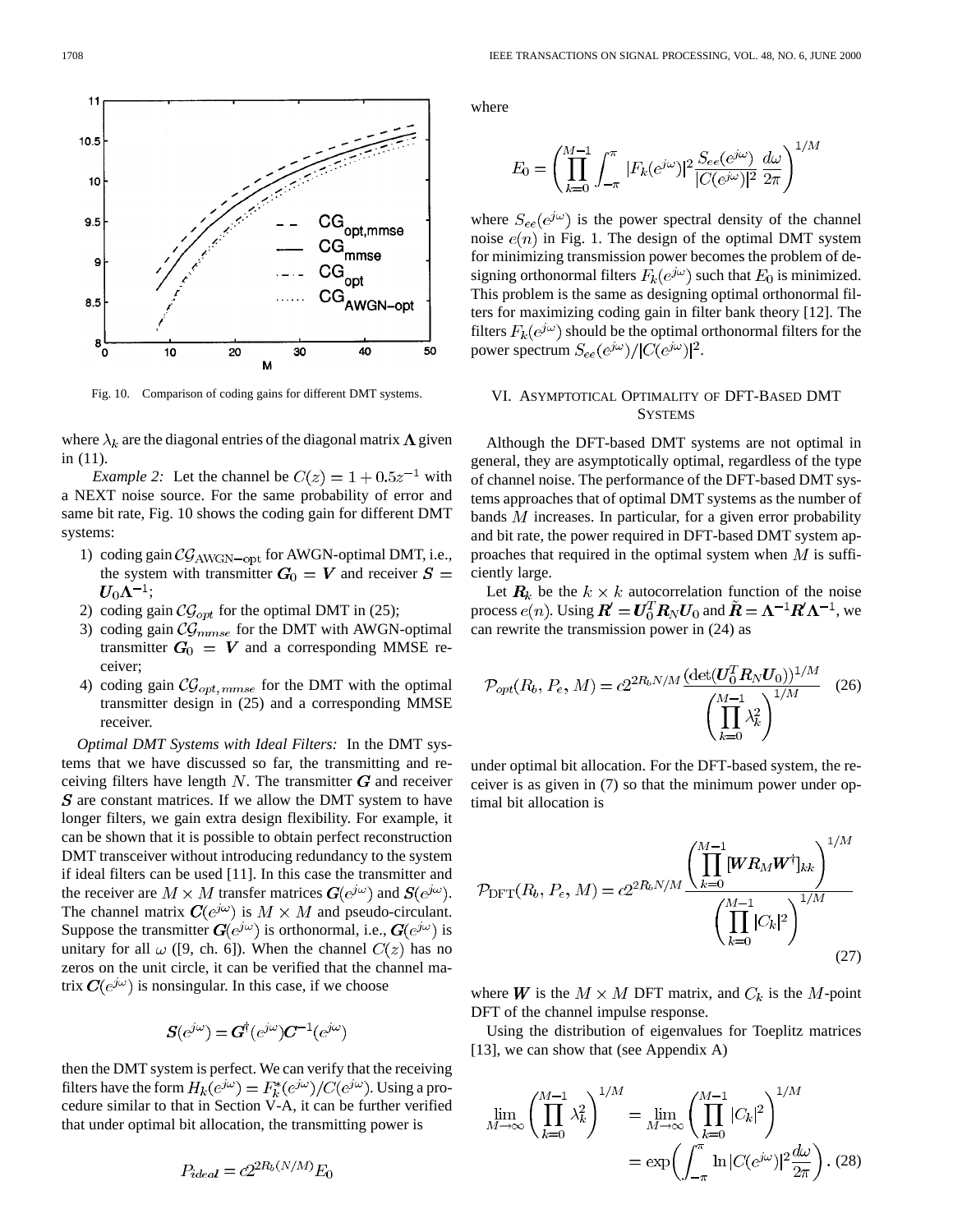In addition, using properties of positive definite matrices, we can show that (see Appendix B)

$$
\lim_{M \to \infty} (\det(\boldsymbol{U}_0^T \boldsymbol{R}_N \boldsymbol{U}_0))^{1/M} = \exp\biggl(\int_{-\pi}^{\pi} \ln S_{ee}(e^{j\omega}) \frac{d\omega}{2\pi}\biggr). \tag{29}
$$

On the other hand, it can be shown that [14]

$$
\lim_{M \to \infty} \left( \prod_{k=0}^{M-1} [WR_M W^{\dagger}]_{kk} \right)^{1/M}
$$
\n
$$
= \exp \left( \int_{-\pi}^{\pi} \ln S_{ee} (e^{j\omega}) \frac{d\omega}{2\pi} \right). \tag{30}
$$

With the equalities in (28)–(30), we can establish that

$$
\lim_{M \to \infty} \mathcal{P}_{opt}(R_b, P_e, M)
$$
\n
$$
= \lim_{M \to \infty} \mathcal{P}_{\text{DFT}}(R_b, P_e, M)
$$
\n
$$
= c2^{2R_b} \exp\left(\int_{-\pi}^{\pi} \ln \frac{S_{ee}(e^{j\omega})}{|C(e^{j\omega})|^2} \frac{d\omega}{2\pi}\right).
$$
\n(31)

This is the same bound achieved in [5] by studying the asymptotical performance of  $M$ -band DMT systems with ideal brickwall filters.

Note that the DMT system developed in [8] does not achieve this bound asymptotically. To see this, let  $C(z) = 1$ ; then, the transmitter and receiver are identity matrices. The coding gain of the system in [8] is one, regardless of the number of bands. On the other hand, the coding gain corresponding to the asymptotic bound in (31) is always greater than one if the channel noise is not white.

*Example 3:* Let the channel be  $C(z) = 1 + 0.5z^{-1}$ . For the same probability of error and same bit rate, we can obtain the ratio of power needed in optimal system over the power needed in the DFT-based system  $(\mathcal{P}_{opt}(R_b, P_e, M))/(\mathcal{P}_{\text{DFT}}(R_b, P_e, M))$  using (26) and (27)



Note that the ratio is a quantity independent of the given bit rate and probability of error. Fig. 11 shows the ratio as a function of  $M$  for two different noise sources: the AWGN and NEXT noise source. From Fig. 11, we see that the ratio  $(\mathcal{P}_{opt}(R_b, P_e, M))/(\mathcal{P}_{\text{DFT}}(R_b, P_e, M))$  approaches 1 as the number of bands  $M$  increases. However, in the colored NEXT case, the ratio approach 1 only for very large  $M$ ; the optimal system provides significant gain for a moderate number of bands.



Fig. 11. *Asymptotical performances of the DFT-based and the optimal DMT systems*. The ratio of the power needed in the optimal DMT system over the power needed in DFT-based system for the same probability of error and the same bit rate for two types of channel noise.

# APPENDIX A PROOF OF  $(28)$

Equation (28) is a result for sequences of asymptotically equivalent matrices. Define the strong norm  $\|\cdot\|$  and the weak norm  $|\cdot|$  of an  $n \times n$  matrix **A**, respectively, as

$$
||A|| = \max_{\boldsymbol{v}} \left( \frac{\boldsymbol{v}^{\dagger} \boldsymbol{A}^{\dagger} \boldsymbol{A} \boldsymbol{v}}{\boldsymbol{v}^{\dagger} \boldsymbol{v}} \right)^{1/2}
$$

$$
|\boldsymbol{A}| = \left( \frac{1}{n} \operatorname{trace}(\boldsymbol{A}^{\dagger} \boldsymbol{A}) \right)^{1/2}.
$$

Let  $A_n$  and  $B_n$  be two sequences of  $n \times n$  Hermitian matrices. The subscript n of  $A_n$  denotes the sequence index and indicates that the size of  $A_n$  is  $n \times n$ . The size of the matrices  $A_n$  grows with the sequence index n. The sequences  $A_n$  and  $B_n$  are said to be asymptotically equivalent [13] if

$$
||A_n||, ||B_n|| \le M_1 < \infty
$$
, and  $\lim_{n \to 0} |A_n - B_n| = 0$ .

Suppose  $A_n$  and  $B_n$  have eigenvalues  $\alpha_{n,k}$  and  $\beta_{n,k}$ , and  $M_0 \leq \alpha_{n,k}, \beta_{n,k} \leq M_1$ . In [13], Gray shows that

$$
\lim_{n \to \infty} \frac{1}{n} \sum_{k=0}^{n-1} F(\alpha_{n,k}) = \lim_{n \to \infty} \frac{1}{n} \sum_{k=0}^{n-1} F(\beta_{n,k})
$$

where  $F(\cdot)$  is an arbitrary function that is continuous on  $[M_0, M_1]$ .

To show (28), we observe that  $|\lambda_k|^2$ , for  $k = 0, 1, \dots, M$  – 1, are the eigenvalues of  $A_M = C_0^T C_0$ , where the subscript M indicates that  $A_M$  is an  $M \times M$  matrix. Now, we construct a sequence of matrices that is asymptotically equivalent to  $A_M$ , and their eigenvalues are  $|C_k|^2$ . Partition  $C_0$  as

$$
\boldsymbol{C_0}=\left(\begin{matrix}\boldsymbol{C_{00}}\\ \boldsymbol{C_{01}}\end{matrix}\right)
$$

where  $C_{00}$  is an  $M \times M$  matrix. Define

$$
\hat{\boldsymbol{C}}_0 = \boldsymbol{C}_{00} + \left(\begin{array}{c} \boldsymbol{C}_{01} \\ \boldsymbol{0} \end{array}\right)
$$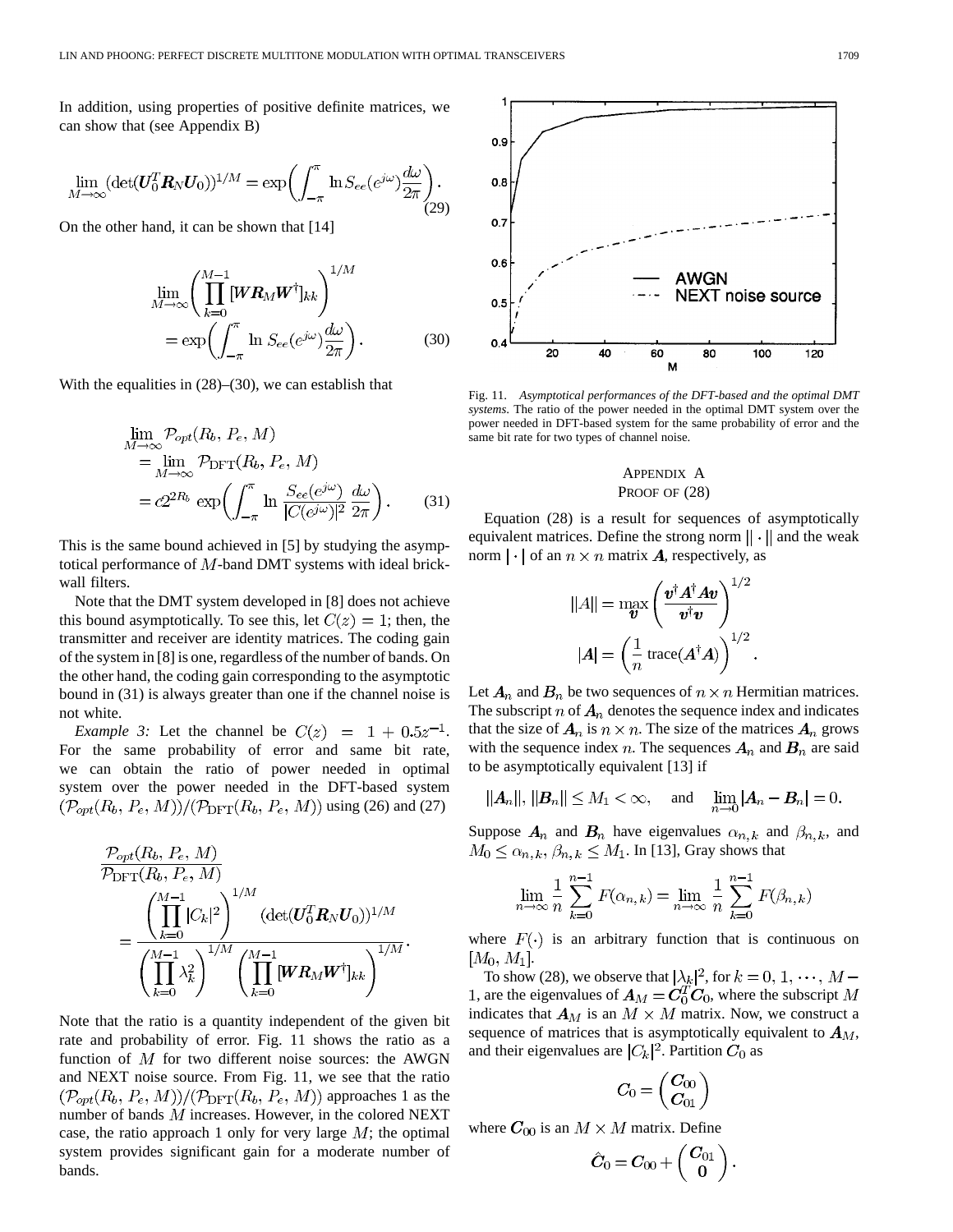Then, it can be verified that  $\hat{C}_0$  is an  $M \times M$  circulant matrix with the zeroth column given by

$$
\left(\begin{array}{ccccccccc}c_0 & c_1 & \cdots & c_L & 0 & \cdots & 0\end{array}\right)^T.
$$

It is known that circulant matrices can be diagonalized by DFT matrices

$$
\hat{\boldsymbol{C}}_0 = \boldsymbol{W}\boldsymbol{\Gamma}\boldsymbol{W}^\dagger
$$

where **W** is the  $M \times M$  unitary DFT matrix as defined in (6). The matrix  $\Gamma$  is diagonal, and the diagonal elements are  $C_k$ , which is the  $M$ -point DFT of the channel impulse response  $c(n)$ . Letting  $B_M = \hat{C}_0^{\dagger} \hat{C}_0$ , we then have

$$
\boldsymbol{B}_M = \boldsymbol{W} \boldsymbol{\Gamma}^\dagger \boldsymbol{\Gamma} \boldsymbol{W}^\dagger.
$$

The diagonal terms of  $\mathbf{\Gamma}^{\dagger} \mathbf{\Gamma}$  are  $|C_k|^2$  so that the eigenvalues of  $B_M$  are  $|C_k|^2$ . It can be verified that  $A_M$  and  $B_M$  are asymptotically equivalent; therefore

$$
\lim_{M \to \infty} \frac{1}{M} \sum_{k=0}^{M-1} \ln \lambda_k^2 = \lim_{M \to \infty} \frac{1}{M} \sum_{k=0}^{M-1} \ln |C_k|^2.
$$

Note that

$$
\exp\left(\frac{1}{M}\sum_{k=0}^{M-1}\,\ln\,\lambda_k^2\right) = \left(\prod_{k=0}^{M-1}\,\lambda_k^2\right)^{1/M}
$$

and

$$
\exp\left(\frac{1}{M}\sum_{k=0}^{M-1}\ln|C_k|^2\right) = \left(\prod_{k=0}^{M-1}|C_k|^2\right)^{1/M}.
$$

Letting  $M$  go to infinity, we obtain

$$
\lim_{M \to \infty} \exp\left(\frac{1}{M} \sum_{k=0}^{M-1} \ln \lambda_k^2\right) = \lim_{M \to \infty} \left(\prod_{k=0}^{M-1} \lambda_k^2\right)^{1/M}
$$

and

$$
\lim_{M \to \infty} \exp \left( \frac{1}{M} \sum_{k=0}^{M-1} \ln |C_k|^2 \right) = \lim_{M \to \infty} \left( \prod_{k=0}^{M-1} |C_k|^2 \right)^{1/M}
$$

Observe that  $C_k$  for  $k = 0, 1, \dots, M-1$  are the M-point DFT of  $c(n)$ ; they are samples of  $C(e^{j\omega})$ , i.e.,  $C_k = C(e^{j2k\pi/M})$ . Therefore

$$
\lim_{M \to \infty} \exp\left(\frac{1}{M} \sum_{k=0}^{M-1} \ln |C_k|^2\right)
$$
  
= 
$$
\exp\left(\int_{-\pi}^{\pi} \ln |C(e^{j\omega})|^2 \frac{d\omega}{2\pi}\right).
$$

Equation (28) follows.

# APPENDIX B PROOF OF  $(29)$

Note that the matrix  $U_0^T R_N U_0$  is the  $M \times M$  leading principle submatrix of  $P = U^T R_N U$ , where U is as defined in (10). Let the eigenvalues of P be ordered as  $\gamma_0 \leq \gamma_1 \leq \cdots \leq$   $\gamma_{N-1}$ . Using the interlacing property of eigenvalues for positive definite matrices [17], it can be shown that  $\det(U_0^T R_N U_0)$ is bounded between the product of the  $M$  largest eigenvalues and the product of the  $M$  smallest eigenvalues

$$
\gamma_0\gamma_1\cdots\gamma_{M-1}\leq \det(U_0^T R_N U_0)\leq \gamma_L\gamma_{L+1}\cdots\gamma_{N-1}.
$$

Suppose the power spectral density  $S_{ee}(e^{j\omega})$  of the channel noise has minimum  $S_{\text{min}} > 0$  and maximum  $S_{\text{max}} < \infty$ . Then, these eigenvalues are bounded between  $S_{\text{min}}$  and  $S_{\text{max}}$ , in particular,  $S_{\min} \leq \gamma_0 \leq \gamma_1 \leq \cdots \leq \gamma_{N-1} \leq S_{\max}.$  It follows that

$$
\det(U_0^T \mathbf{R}_N U_0) \leq \gamma_L \gamma_{L+1} \cdots \gamma_{N-1}
$$
\n
$$
= \frac{\det \mathbf{P}}{\gamma_0 \gamma_1 \cdots \gamma_{L-1}}
$$
\n
$$
\leq \frac{\det \mathbf{P}}{\gamma_0^L}
$$
\n
$$
\leq \frac{\det \mathbf{P}}{S_{\text{min}}^L}
$$
\n(32)

$$
\det(U_0^T \mathbf{R}_N U_0) \ge \gamma_0 \gamma_1 \cdots \gamma_{M-1}
$$
\n
$$
= \frac{\det P}{\gamma_M \gamma_{M+1} \cdots \gamma_{N-1}}
$$
\n
$$
\ge \frac{\det P}{\gamma_{N-1}^L}
$$
\n
$$
\ge \frac{\det P}{S_{\text{max}}^L}
$$
\n(33)

Combining (32) and (33), we have

$$
\frac{\det P}{S_{\text{max}}^L} \le \det(U_0^T R_N U_0) \le \frac{\det P}{S_{\text{min}}^L}.
$$
 (34)

In addition, observe that  $\det P = \det R_N$ . The matrix  $R_N$  is Toeplitz, and it is the  $N \times N$  autocorrelation matrix of  $S_{ee}(e^{j\omega})$ . It is known that [16]

$$
\lim_{N\to\infty} (\det \mathbf{R}_N)^{1/N} = \exp\left(\int_{-\pi}^{\pi} \ln S_{ee}(e^{j\omega}) \frac{d\omega}{2\pi}\right).
$$

Letting M go to  $\infty$  in (34), we arrive at (29).

#### **REFERENCES**

- [1] P. S. Chow, J. C. Tu, and J. M. Cioffi, "Performance evaluation of a multichannel transceiver system for ADSL and VHDSL services," *IEEE J. Select. Areas Commun.*, vol. 9, pp. 909–919, Aug. 1991.
- [2] A. N. Akansu, P. Duhamel, X. Lin, and M. de Courville, "Orthogonal transmultiplexers in communication: A review," *IEEE Trans. Signal Processing*, vol. 46, pp. 979–995, Apr. 1998.
- [3] J. W. Lechleider, "High bit rate digital subscriber lines: A review of HDSL progress," *IEEE J. Select. Areas Commun.*, vol. 9, pp. 769–784, Aug. 1991.
- [4] G. W. Wornell, "Emerging applications of multirate signal processing and wavelets in digital communications," *Proc. IEEE*, vol. 84, Apr. 1996.
- [5] I. Kalet, "The multitone channel," *IEEE Trans. Commun.*, vol. 37, pp. 119–124, Feb. 1989.
- [6] I. Kalet, "Multitone modulation," in *Subband and Wavelet Transforms: Design and Applications*, A. N. Akansu and M. J. T. Smith, Eds. Boston, MA: Kluwer, 1995.
- [7] X. G. Gia, "A new precoding for ISI cancellation using multirate filterbanks," in *Proc. Int. Symp. Circuits Syst.*, Hong Kong, 1997.
- [8] S. Kasturia, J. T. Aslanis, and J. M. Cioffi, "Vector coding for partial response channels," *IEEE Trans. Inform. Theory*, vol. 36, July 1990.
- [9] P. P. Vaidyanathan, *Multirate Systems and Filter Banks*. Englewood Cliffs, NJ: Prentice-Hall, 1993.
- [10] J. G. Proakis, *Digital Communications*. New York: McGraw-Hill, 1995.